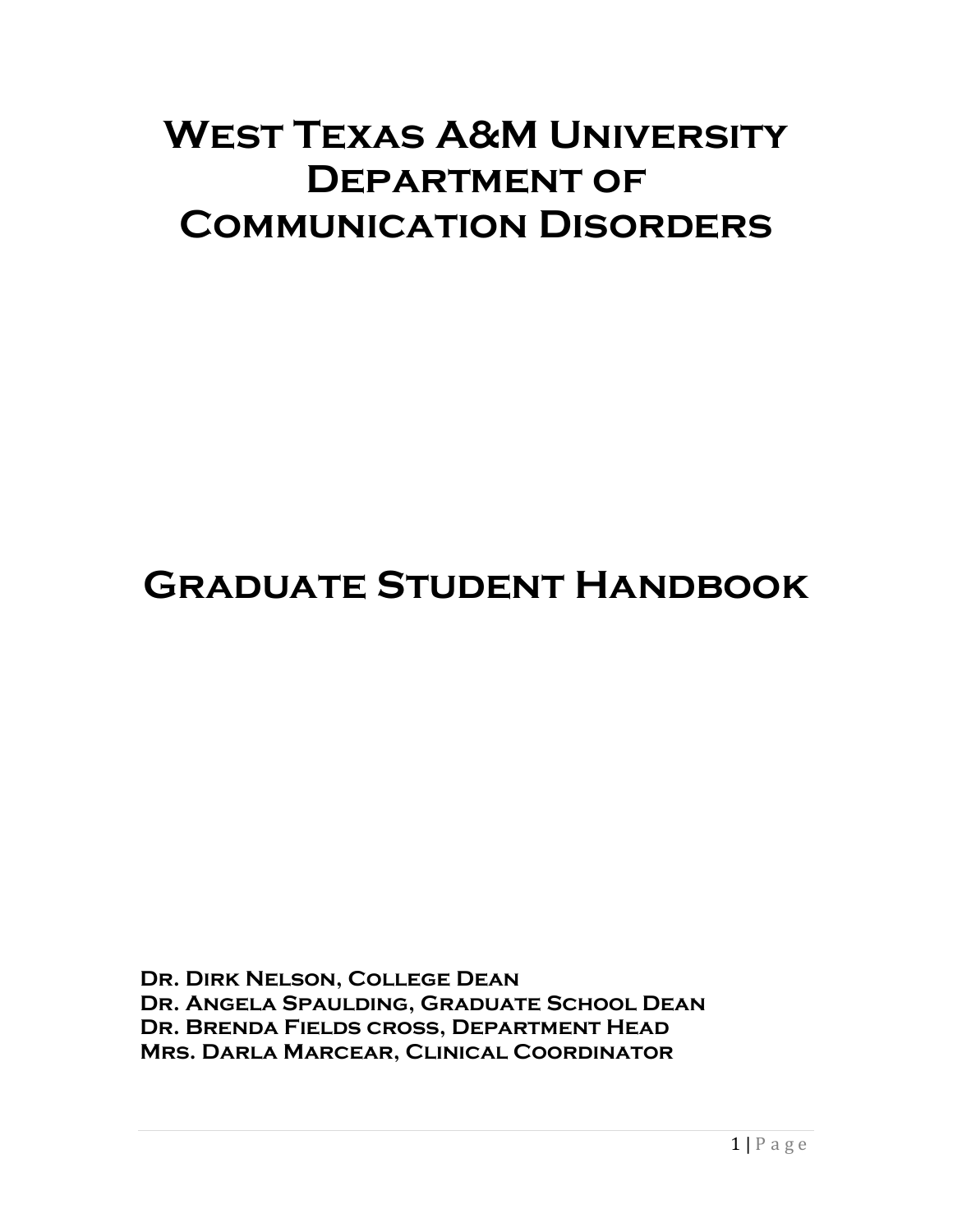| This handbook belongs to: |  |
|---------------------------|--|
| My academic advisor is:   |  |
| <b>Advisor's Office:</b>  |  |
| <b>Office Telephone:</b>  |  |

**WTAMU website:**

**[www.wtamu.edu](http://www.wtamu.edu/)**

#### **Department of Communication Disorders site:**

**[www.wtamu.edu/cd](http://www.wtamu.edu/cd)**

**ASHA:**

**[www.asha.org](http://www.asha.org/)**

**West Texas A&M University Department of Communication Disorders does not discriminate on the basis of race, color, religion, gender, handicap, or national origin. West Texas A&M University, according to Affirmative Action Goals, encourages qualified men, women, and minorities of all ages to apply.** 

2019-2020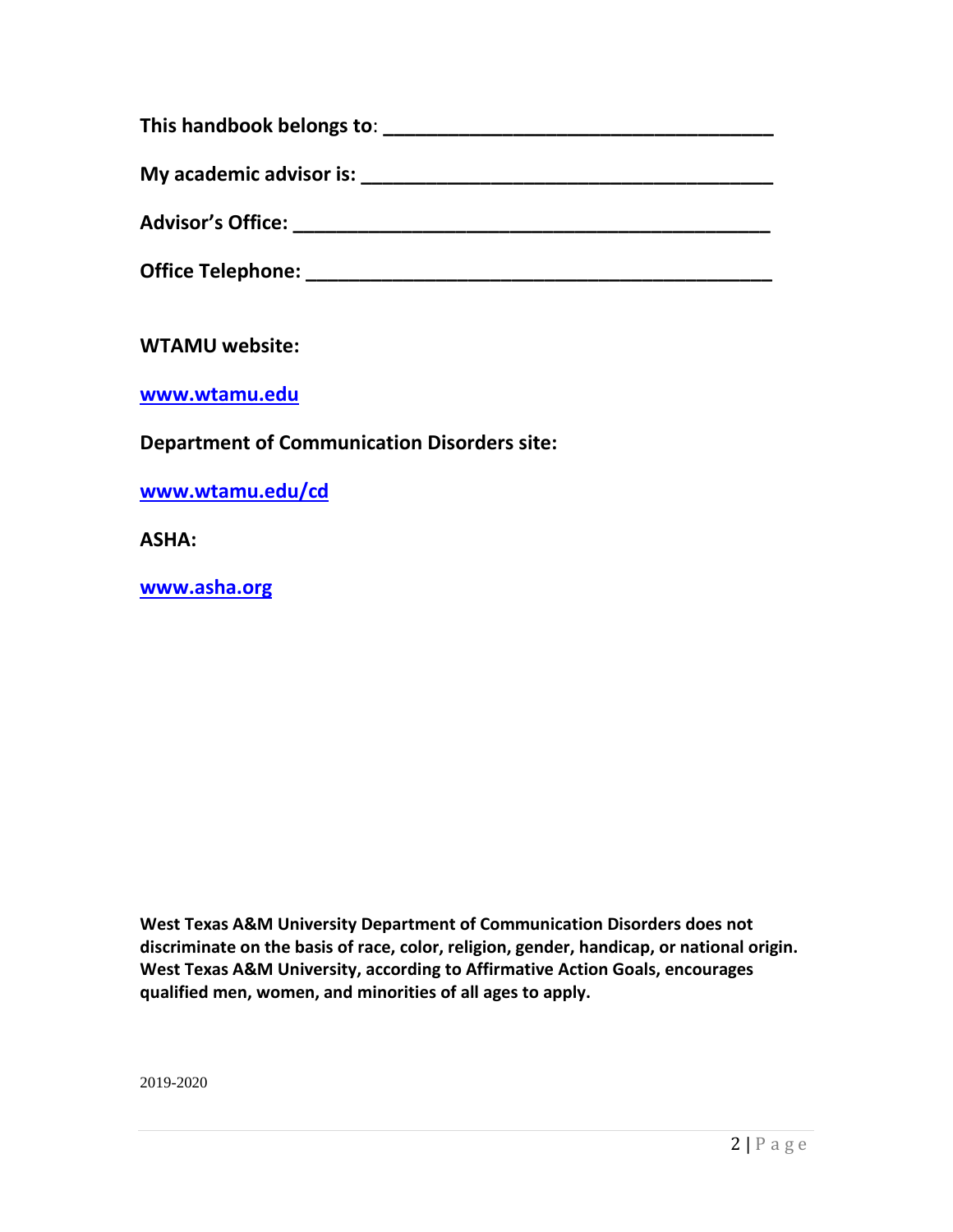**Department of Communication Disorders Directory**

| <b>DEPARTMENT HEAD:</b>                              | <b>DR. BRENDA FIELDS CROSS</b><br><b>350F</b> |
|------------------------------------------------------|-----------------------------------------------|
|                                                      | 806-651-5109                                  |
|                                                      | <b>BCROSS@WTAMU.EDU</b>                       |
| <b>CLINICAL COORDINATOR:</b>                         | <b>MRS. DARLA MARCEAR</b><br><b>350H</b>      |
|                                                      | 806-651-5103                                  |
|                                                      | DMARCEAR@WTAMU.EDU                            |
| <b>ADMINISTRATIVE SECRETARY: MRS. MELISSA SIMONS</b> | 350                                           |
|                                                      | 806-651-5100 PHONE                            |
|                                                      | 806-651-5110 FAX                              |
|                                                      | <b>MPICON@WTAMU.EDU</b>                       |
| <b>PROFESSOR:</b>                                    | <b>MRS. MORGAN BROWN</b><br><b>350K</b>       |
|                                                      | 806-651-5108                                  |
|                                                      | <b>MBROWN@WTAMU.EDU</b>                       |
|                                                      | <b>MR. LANDON BROWN</b><br><b>350G</b>        |
|                                                      | 806-651-5106                                  |
|                                                      | LBROWN@WTAMU.EDU                              |
|                                                      | <b>MR. ZETH COLLOM</b><br><b>350R</b>         |
|                                                      | 806-651-5114                                  |
|                                                      | <b>ZCOLLOM@WTAMU.EDU</b>                      |
|                                                      | <b>MRS. TRACI FREDMAN</b><br><b>350D</b>      |
|                                                      | 806-651-5104                                  |
|                                                      |                                               |
|                                                      | <b>TFREDMAN@WTAMU.EDU</b>                     |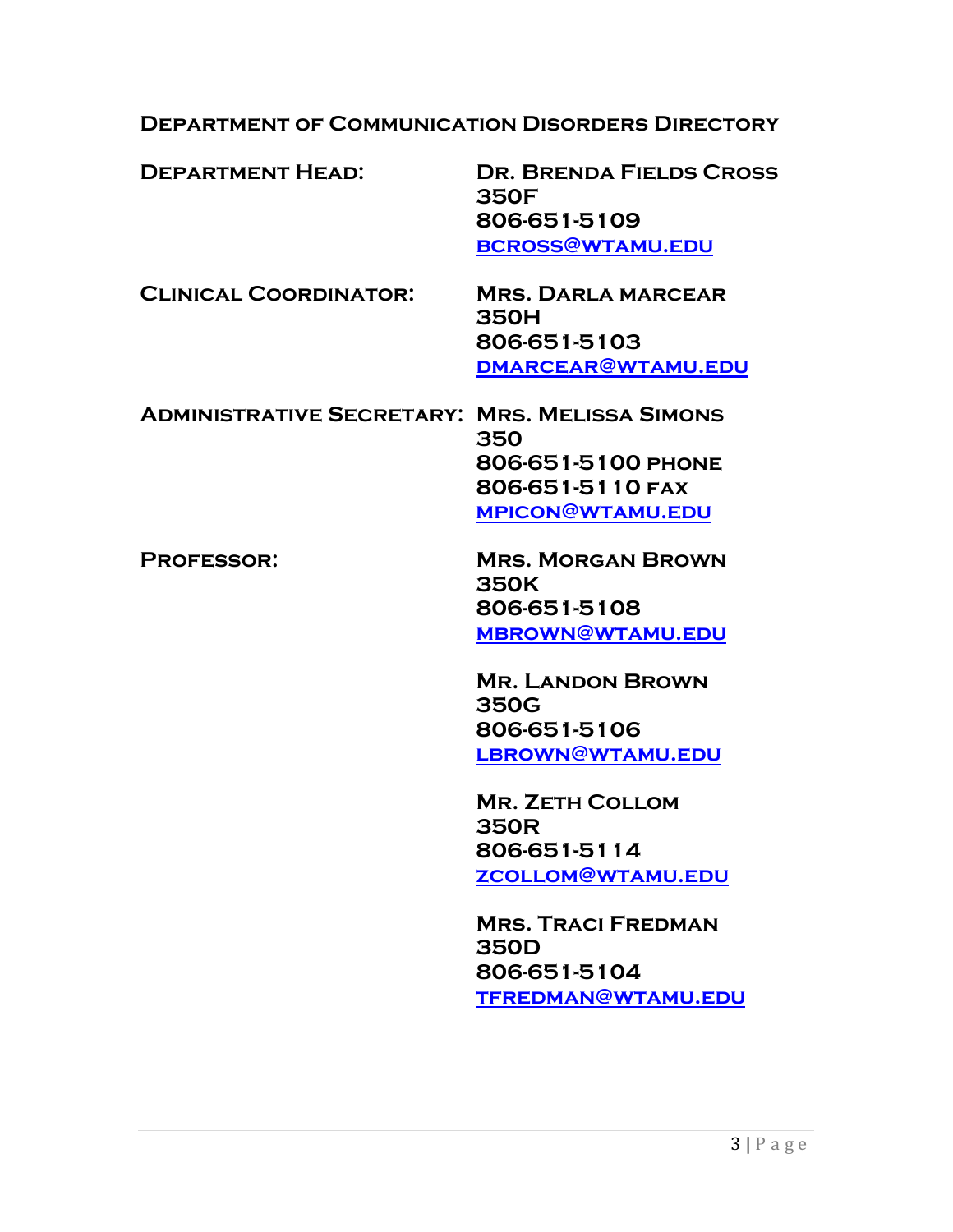**Ms. Lisa rollin 350J 806-651-5102 [lrollin@wtamu.edu](mailto:lrollin@wtamu.edu)**

**Mr. Brian Spencer 350C 806-651-5107 [pspencer@wtamu.edu](mailto:pspencer@wtamu.edu)**

**Speech and Hearing Clinic 806-651-5101 806-651-5105 (fax) [wtclinic@wtamu.edu](mailto:wtclinic@wtamu.edu)**

## **Table of Contents**

| <b>Appendices</b> |
|-------------------|
|                   |
|                   |
|                   |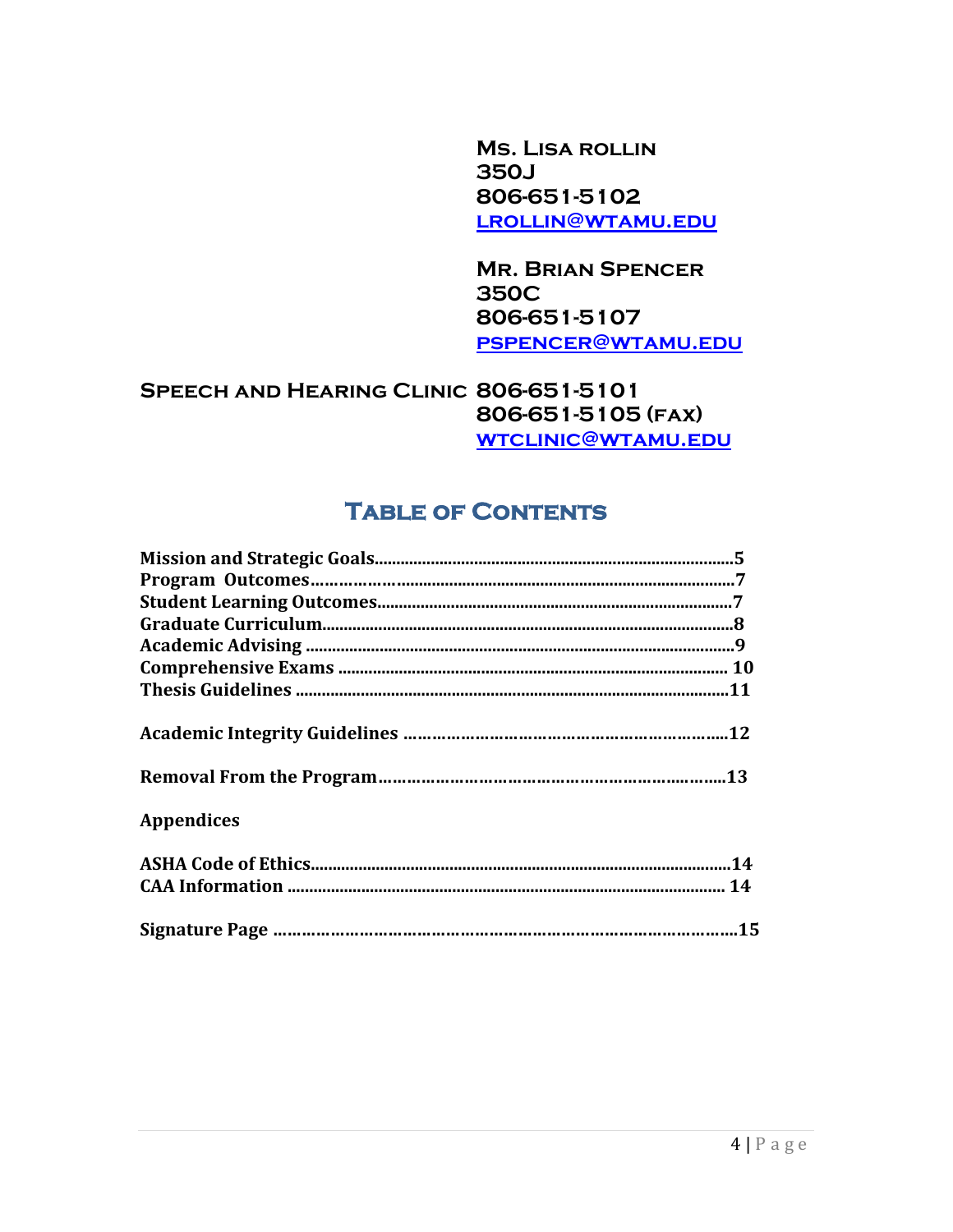#### **About Your Graduate Handbook**

The Graduate Handbook has been designed to provide information about the intents, policies, and procedures for the CD curriculum and program. The CD program is an integral part of the university and the graduate school and the policies and procedures for the speech-language pathology graduate program are aligned with those entities. The handbook contains information about policies and procedures adapted to the CD graduate program.

## **Department of Communication Disorders**

## **Mission and Strategic Goals**

#### **Mission**

The WTAMU Department of Communication Disorders' mission is to

- Facilitate mastery of knowledge and skills associated with communication sciences and disorders;
- Teach students via coursework and practicum to critically think and solve clinical problems using current research;
- Prepare students for careers in speech-language pathology;
- Fulfill the need for speech-language pathologists in the Texas Panhandle, the state, and the nation;
- Advance the academic and professional field of communication sciences and disorders;
- Practice professionally and ethically based on individual, state, and national-level codes, rules, regulations, and laws;
- Cultivate interprofessional relationships;
- Value cultural differences; and
- Encourage life-long professional learning.

#### **Department of Communication Disorders Strategic Goals**

To achieve its vision and mission, the Department of Communication Disorders has outlined a strategic plan. The faculty routinely discusses the department's goals as they relate to the mission of the university and ASHA. The faculty regularly reviews and updates policies, curriculum, and research procedures to realize the vision. To ensure meeting the strategic plan's goals, the department analyzes pass rates from comprehensive exams and the PRAXIS, admission requirements, curriculum needs, and feedback including survey and interview data from students, alumni, field preceptors, and employers.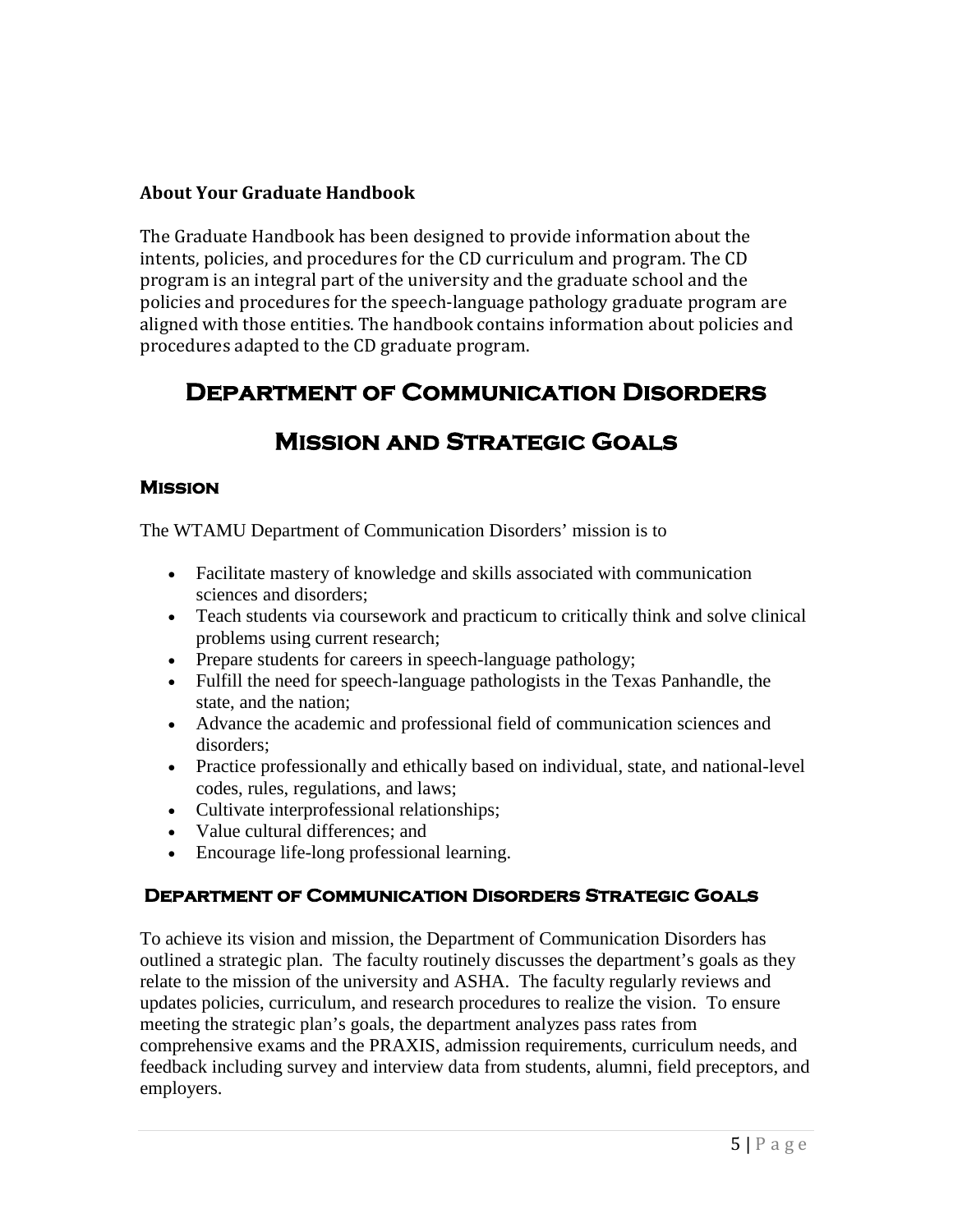The program's goals are to provide

- 1. An evidence-based curriculum.
	- o The department commits to review textbooks at least every two years for new adoptions to stay current with research and clinical practice.
	- o The department commits to have faculty complete continuing education courses that focus on current trends in research, clinical practice, and curriculum.
- 2. Clinical practicum that will produce competent, critically thinking clinicians.
	- o The department commits to offer internal and external experiences in educational and medical settings.
	- o The department commits to providing students with opportunities to incorporate academic knowledge into clinical experiences as measured by clinical performance evaluations.
- 3. An undergraduate education that adequately prepares students for competitive nation-wide graduate programs.
	- o The department maintains a second admissions policy for undergraduate students.
	- o The department maintains a rigorous coursework at the undergraduate level.
- 4. A well-rounded faculty for clinical and academic instruction.
	- o The department commits to increase the breadth and depth of our faculty to include Master's level and tenure-track Ph.D. educators possessing various clinical, research, and professional backgrounds.
- 5. Evidence-based and patient-centered services to the Texas Panhandle and surrounding communities.
	- o The department commits to offering the best available rehabilitation for communication disorders in the state of the art WT Speech and Hearing Clinic.
	- o The department commits to continuously evaluate, enhance, and develop the WT Speech and Hearing Clinic's procedures and programs as an instructional and rehabilitation facility.
	- o The department commits to cultivate referral sources and related relationships to provide the best quality of care and educational experience for both patients and students.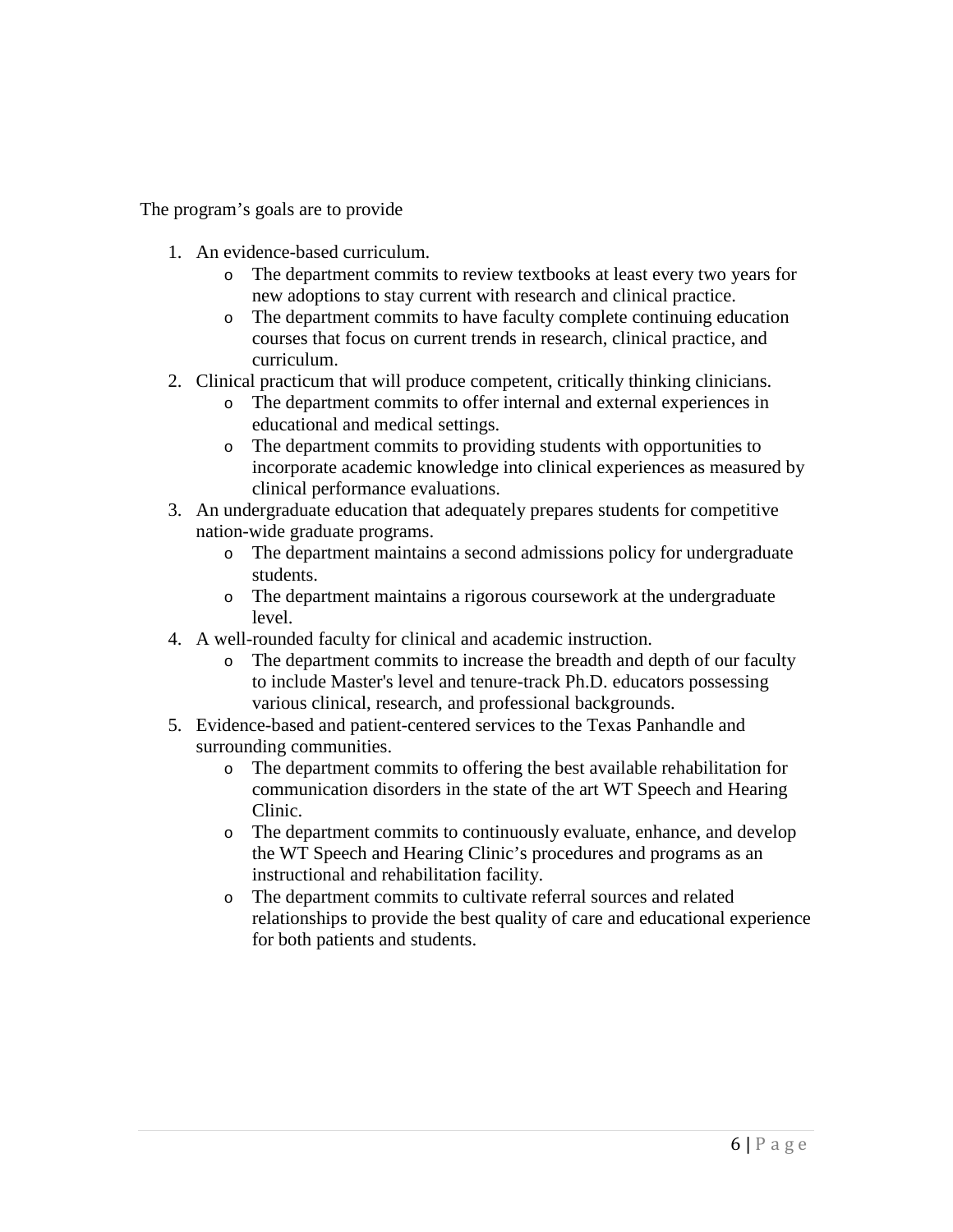## **Program Outcomes:**

- 1. The PRAXIS three -year average pass rate will stay above the expected 80%.
- 2. The program will continue to have a 100% pass rate on comprehensive exams.
- 3. The program will continue to have above the expected 80% on job placement.
- 4. The program will continue to have above the expected 80% for on time graduation.

## **Student Learning Outcomes:**

1. The student must have demonstrated knowledge of the biological sciences, physical sciences, statistics, and the social/behavioral sciences.

2. The student must have demonstrated knowledge of basic human communication and swallowing processes, including the appropriate biological, neurological, acoustic, psychological, developmental, and linguistic and cultural bases. The applicant must have demonstrated the ability to integrate information pertaining to normal and abnormal human development across the life span.

3. The student must have demonstrated knowledge of communication and swallowing disorders and differences, including the appropriate etiologies, characteristics, anatomical/physiological, acoustic, psychological, developmental, and linguistic and cultural correlates in the following areas: artic, fluency, voice/resonance (including respiration and phonation), receptive and expressive language in speaking, listening, reading, and writing, hearing, including the impact on speech and language, swallowing, cognitive aspects of communication, social aspects of communication, and augmentative and alternative communication modalities.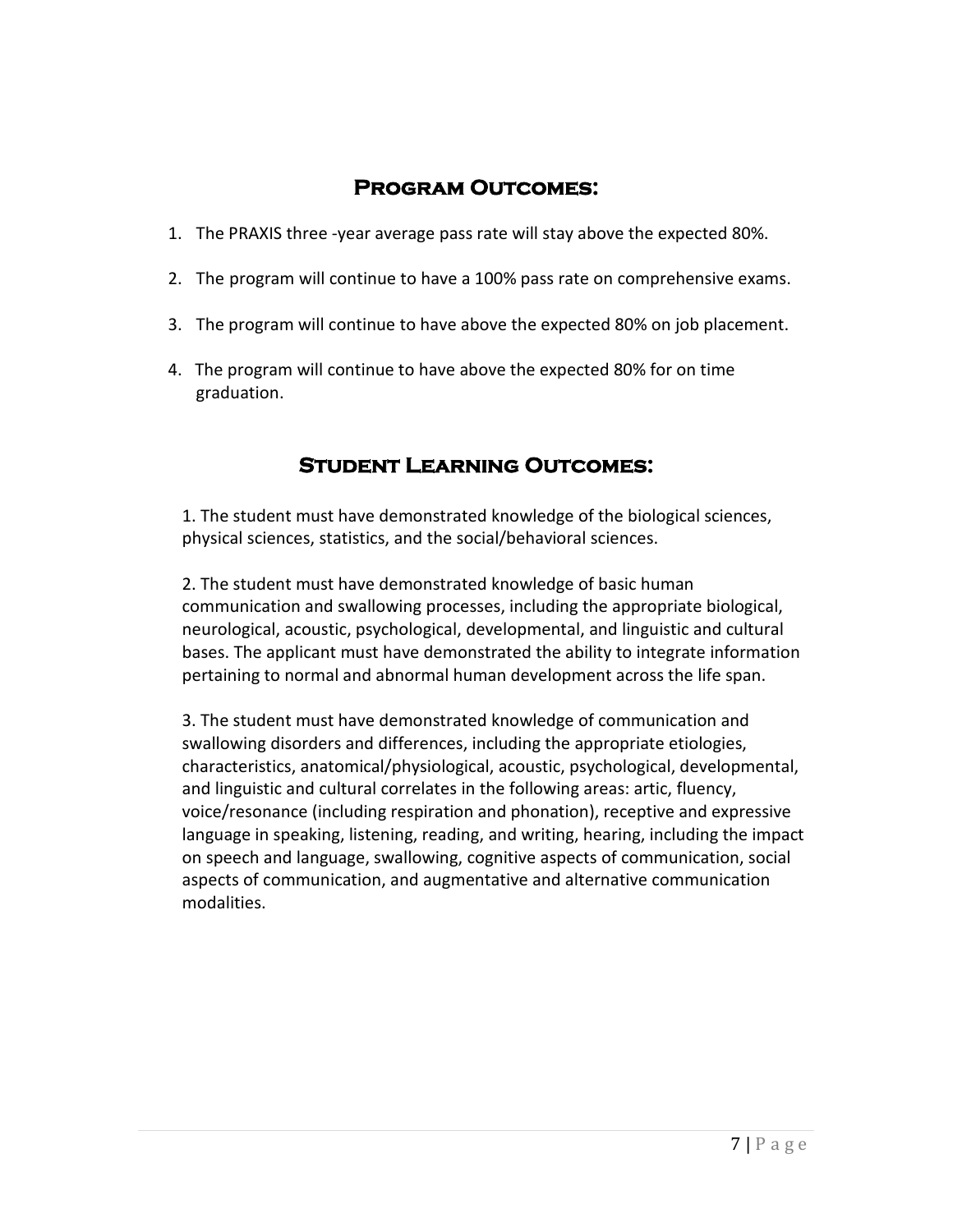#### **Graduate Curriculum**

ASHA requires a stand-alone statistics course, a course in either chemistry OR physics (physical science), a behavioral science, and a biology course to receive your licensure. 25 hours of observation will be obtained prior to graduate clinical practicum.

| <b>First Year/Graduate One</b>                    |                   |                                                    |                   |  |
|---------------------------------------------------|-------------------|----------------------------------------------------|-------------------|--|
| CD 6315 Research Methods in CD                    | 3 hrs             | CD 6305 Neuromotor Speech Disorders                | 3 hrs             |  |
| CD 6370 Pediatric Speech Sounds Disorders         | 3 hrs             | CD 6320 Language Disorders in Children: Birth to 5 | 3 hrs             |  |
| CD 6375 Language Disorders in School-Age Children | 3 hrs             | CD 6340 CD Related to Dementia and Head Injury     | 3 <sub>hrs</sub>  |  |
| CD 6398 Clinical Practicum                        | 3 hrs             | CD 6450 Dysphagia                                  | 4 hrs             |  |
|                                                   | $12$ hrs          | CD 6398 Clinical Practicum                         | 3 <sub>hrs</sub>  |  |
|                                                   |                   |                                                    | $16$ hrs          |  |
|                                                   |                   |                                                    |                   |  |
| <b>Summer I/Summer II</b>                         |                   |                                                    |                   |  |
| CD 6325 Augmentative Communication                | 3 <sub>hrs</sub>  | CD 6380 Evidence Based Practice in CD              | 3 hrs             |  |
| CD 6398 Clinical Practicum (conts in SU2)         | 3 hrs             |                                                    | 3 hrs             |  |
|                                                   | 6 hrs             |                                                    |                   |  |
|                                                   |                   |                                                    |                   |  |
|                                                   |                   |                                                    |                   |  |
|                                                   |                   |                                                    |                   |  |
|                                                   |                   | <b>Second Year/Graduate Two</b>                    |                   |  |
| CD 6330 Aphasia and Right Hemisphere Syndrome     | 3 <sub>hrs</sub>  | CD 6699 External Clinical Practicum                | 6 hrs             |  |
| CD 6335 Fluency Disorders                         | 3 <sub>hrs</sub>  |                                                    | 3 <sub>hrs</sub>  |  |
| CD 6410 Voice Disorders                           | 4 hrs             | **CD 6302 Thesis (Optional)                        | $(9 \text{ hrs})$ |  |
| CD 6399 External Clinical Practicum               | 3 hrs             |                                                    |                   |  |
|                                                   | 13 <sub>hrs</sub> |                                                    |                   |  |
| **CD 6301 Thesis (Optional)                       | (16)              |                                                    |                   |  |
|                                                   | hrs)              |                                                    |                   |  |
|                                                   |                   |                                                    |                   |  |

The Thesis option will add 6 hours to your degree plan. If you elect to complete a thesis you will need to identify a topic, a chair, and a committee within the first semester of graduate school. Dr. Cross can provide you with the timeline for thesis.

#### **Graduating from our graduate program meets all Texas licensure requirements as indicated by the State Board of Examiners for Speech-Language Pathology & Audiology of Texas. WTAMU's graduate program is also accredited with the CAA and ASHA.**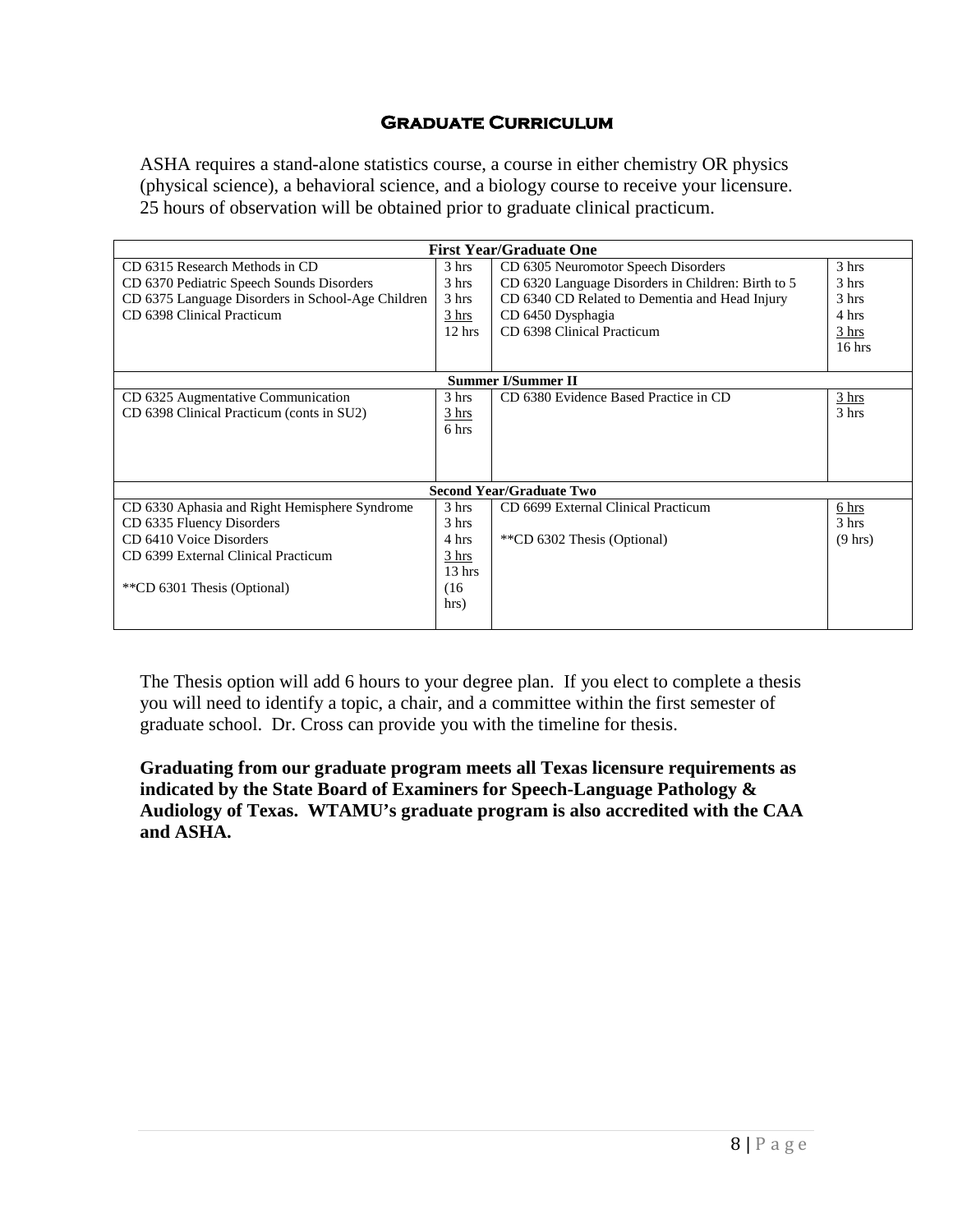#### **Academic Advising**

#### **Plan of Study**

Each student will meet with Dr. Cross to design their Plan of Study (Degree Plan). The Plan of Study is filed at the Graduate School and becomes the basis for the graduation check by the Graduate School. It is the student's responsibility to obtain a copy of the approved plan from the academic advisor.

#### **Changes in Plan of Study**

All changes to the Plan of Study will go through Dr. Cross. The new plan of study will then be filed at the Graduate School.

#### **Students with a Disability**

An alternate form of administration of any examination will be available to students who have appropriately followed the procedure for disabled students (See WTAMU Student Handbook).

#### **Filing for Graduation**

It is the student's responsibility to be informed of the filing dates, graduation application dates, and fees required for graduation. This information is available from the Graduate School Office in the Kilgore Research Center on main campus. Students are responsible for meeting all deadlines associated with graduation and the completion of the degree. All students who wish to receive a diploma must file for graduation even if they do not intend to attend the graduation ceremony.

#### **Semester Advising**

Each semester Dr. Cross will meet with you to verify that you are on schedule, completing all courses with a 'B' or better, and are ready for "green-lighting". This opens your account for registration. During this appointment we discuss the current semester courses and clinic placements.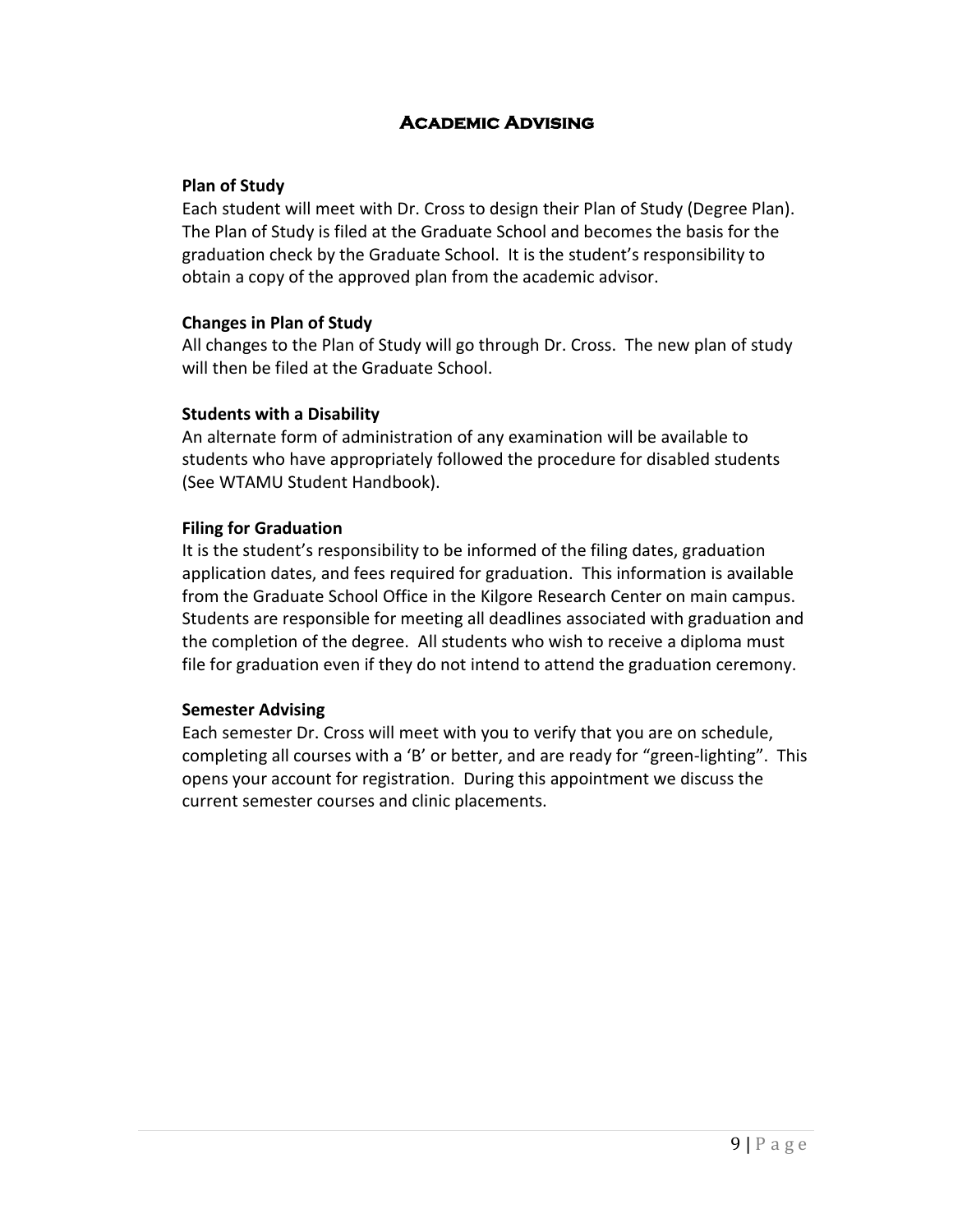#### **Comprehensive Exams**

The Department of Communication Disorders utilizes comprehensive exams as a summative assessment for student learning. The exams are administered over two days and are given in the Harrington Center computer lab. There are eight to nine subtests, covering all areas taught during your graduate curriculum. There are also subtests that ensure that the ASHA Big 9 (to include Audiology and Aural Rehab), evidence based practice and research are evaluated.

Comprehensive evaluations are scored using a rubric and in a blind format (student's exams are coded by their Buff ID number). This ensures that all exams are scored equitably.

#### **Remediation Plans- CD 6392 Special Topics**

If a student does not pass a section of the comprehensive evaluation then remediation is required. You will register for CD 6392 Special Topics in your final spring if remediation is needed. A remediation plan is agreed upon by the instructor of the section not passed and the chair of the department. The graduate student will enroll in Special Topics for their last spring to cover the hours needed for remediation.

The first remediation will be in written format. This includes, but is not limited to, another test (same format as the original) or a paper. If this remediation is not passed, the student will move to the second stage of remediation.

The second remediation will be an oral exam, in person, in the department. If this remediation is not passed, the student will not graduate on time. They will extend their program and re-take the content area in question.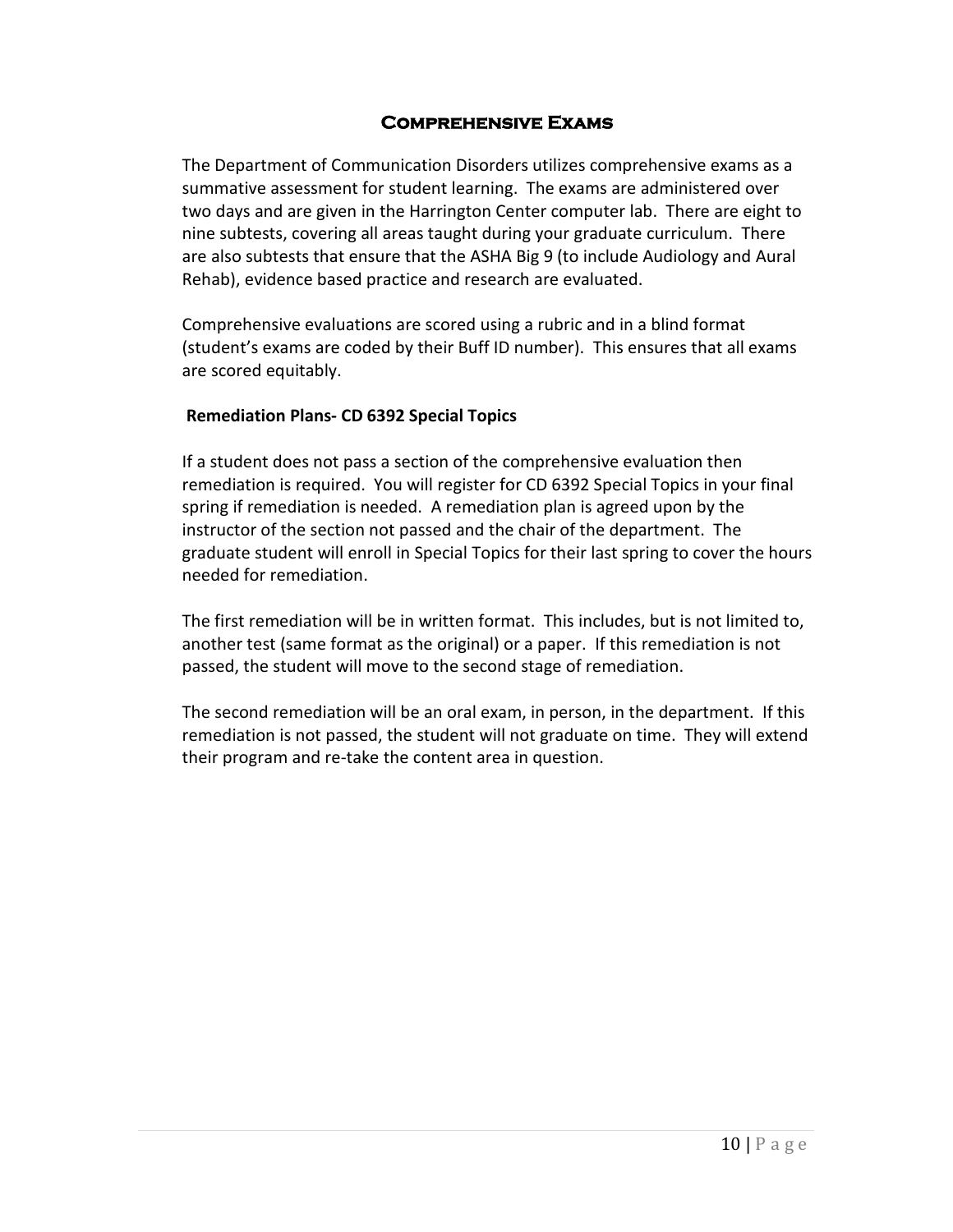#### **Thesis Option**

Each student is presented the option to complete a thesis during the first advising meeting with Dr. Cross. If a student determines that they are interested in the thesis track, they are advised to identify a chair and schedule a meeting with said chair. During the meeting with the chair a topic is decided on, a committee is formed, and a timeline is established. If the student requires human subjects then an IRB is obtained utilizing our resources in the Killgore Research Center, Graduate School.

The actual courses assigned for thesis (CD 6301 and 6302) are taken in the second year of the program; however, the IRB process and literature review will begin in the first year of the program. This track will allow the student to opt out of CD 6380.

Upon completion the student will defend their thesis. The defense will be an open invitation to the members of the faculty, the program, and the college. The committee will determine if the student successfully passed their defense, and the Graduate School will be notified for their records.

Please refer to the Graduate School website to determine specific publishing/printing protocols for a complete thesis. <http://www.wtamu.edu/webres/File/Thesis%20Guide%20January%202017.pdf>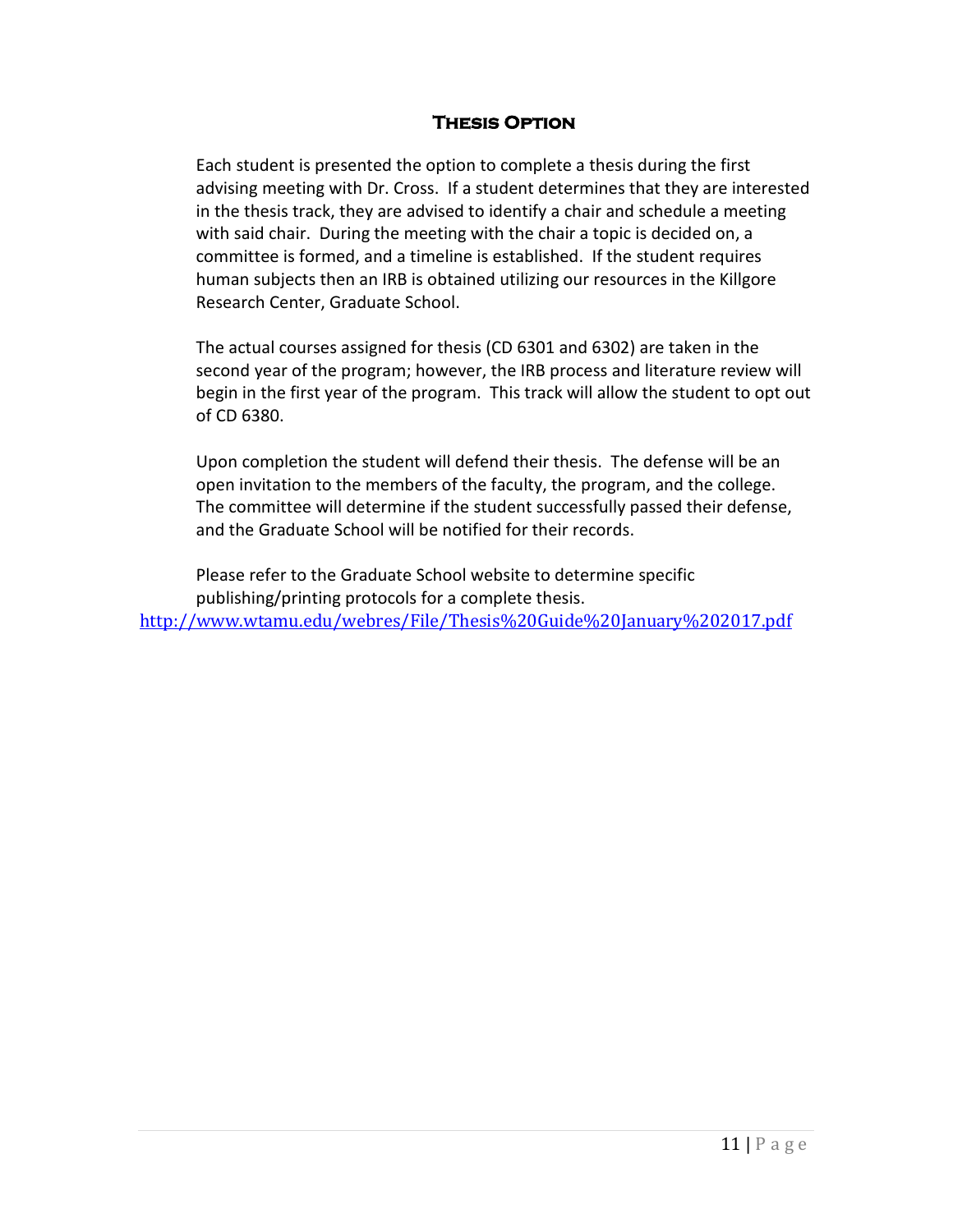#### WTAMU Communication Disorders Student Code of Conduct

The WTAMU Student Code of Life clearly addresses Academic Integrity. ASHA Code of Ethics also clearly addresses professional and ethical behavior.

The WTAMU Communication Disorders Department will not tolerate behavior or actions that violate the Code of Life or ASHA Code of Ethics.

The following is a list of offenses that will result in immediate removal from the course/program:

- Unprofessional behaviors in class or clinic, when remediation is unsuccessful
- Collaborating on ANY assignments, when not required by the instructor
- Cheating on ANY assignment, including
	- Homework assignments
	- Reading assignments
	- Comprehensive Exams
	- Comprehensive Exam Remediation
	- Exams
	- Papers
	- Research
	- Quizzes

Your signature below confirms that you have read and understand this policy. There will be zero tolerance. There will be no further warnings.

\_\_\_\_\_\_\_\_\_\_\_\_\_\_\_\_\_\_\_\_\_\_\_\_\_\_\_\_\_\_\_\_\_\_ \_\_\_\_\_\_\_\_\_\_\_\_\_\_\_\_\_\_\_\_\_\_\_\_\_\_ Signature Date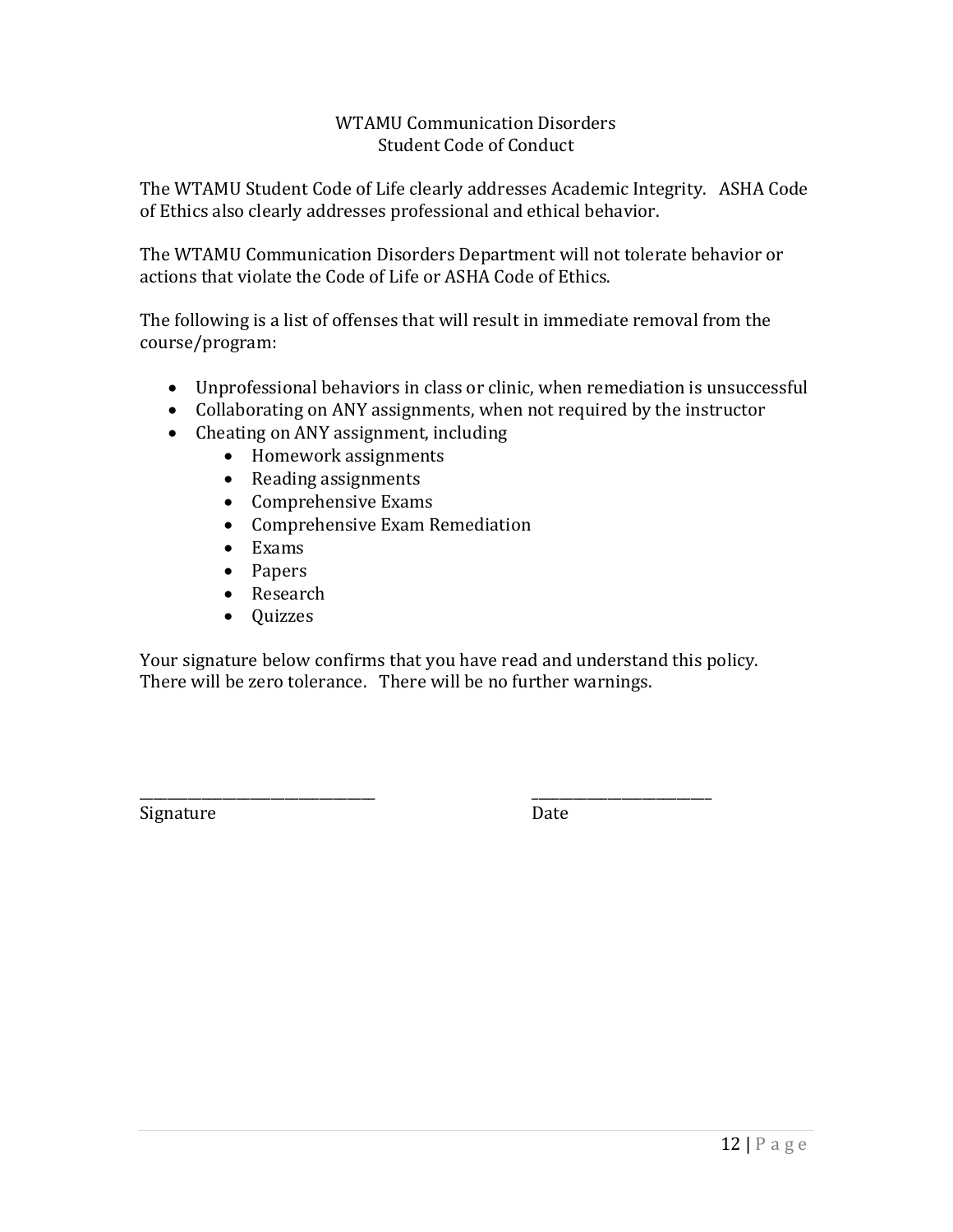## **Removal from the program**

The graduate school requires a 3.0 CUM GPA to graduate. The student must earn a B or better on all academic coursework to successfully meet standards. If a student earns a C in a course they will be removed from clinic in the next semester to focus on their didactic courses. The class must also be repeated with a passing grade the next time it is offered. This is likely extend your program. The student who completes a semester under a 3.0 GPA will go on probation with the graduate school. If the student does not complete the next semester with a 3.0 GPA or higher they will be removed/suspended from the program. A suspension will restrict your ability to take any class at WTAMU for 1 academic year and will remove you from the CD graduate program.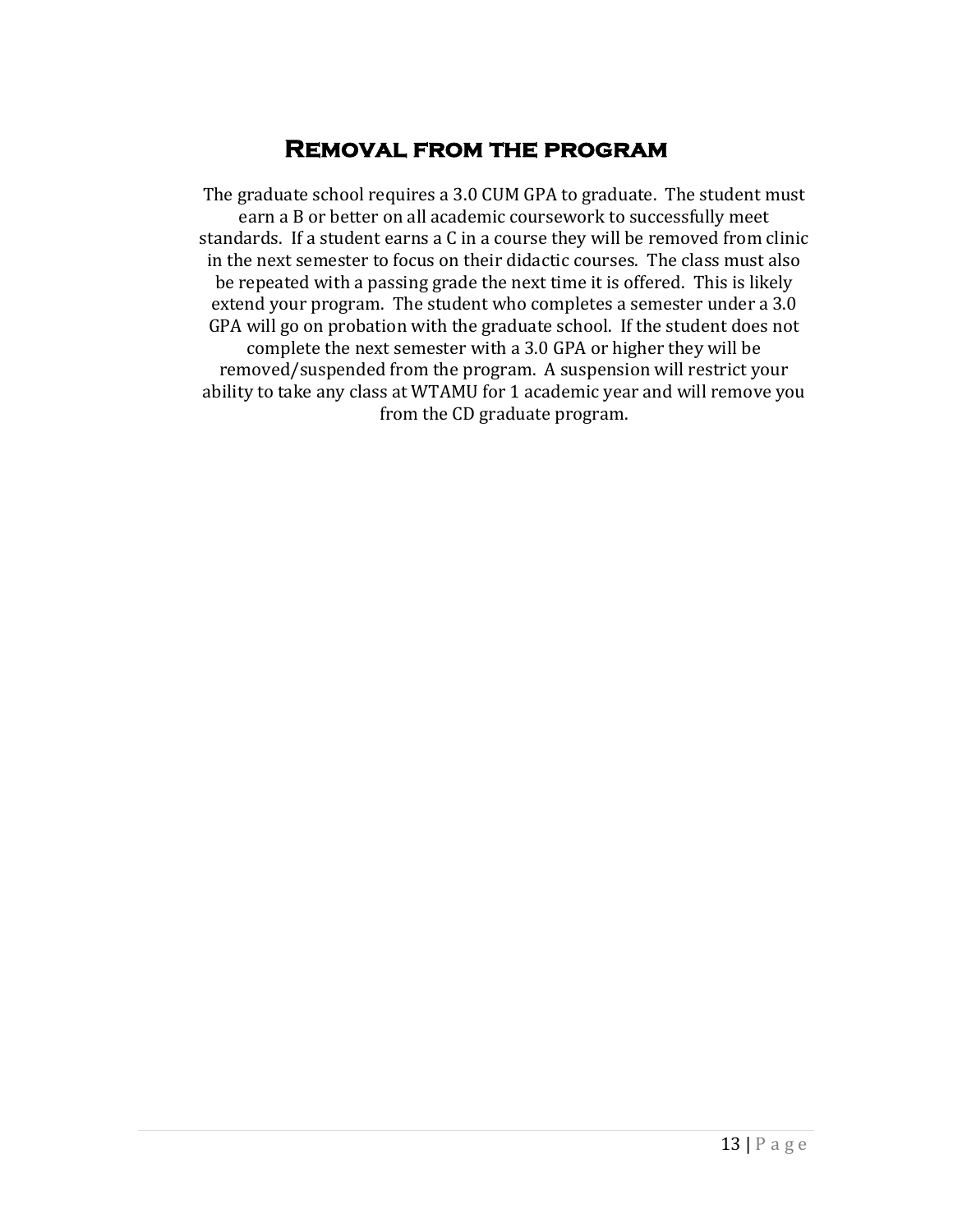#### **Appendices**

**Asha code of ethics**

**<http://www.asha.org/uploadedFiles/ET2010-00309.pdf>**

**CAA Information**

**<http://www.asha.org/academic/accreditation/>**